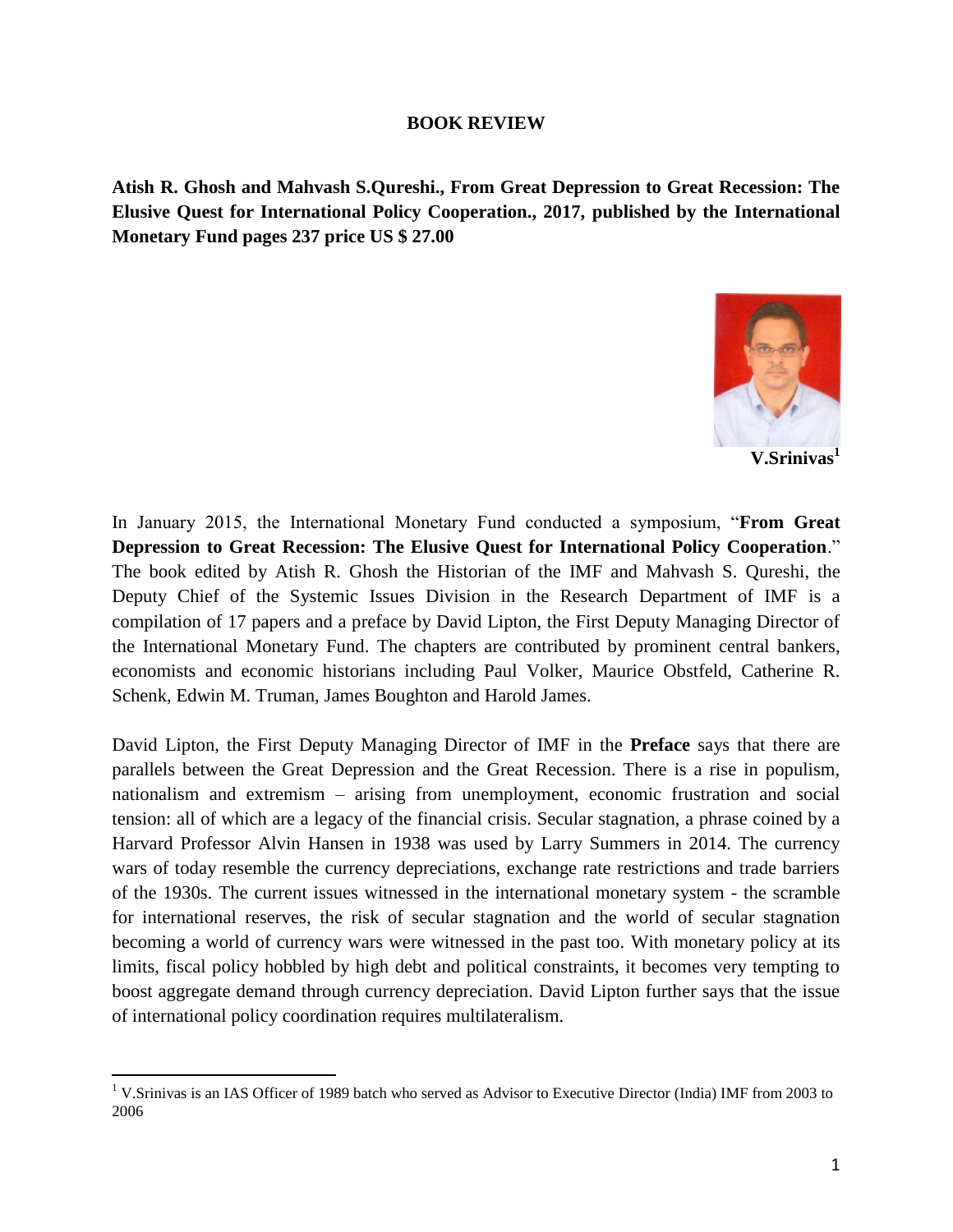Editors Atish R. Ghosh and Mahvash S Qureshi in the **Introductory Chapter** give a broad overview of the key events that shaped the international monetary system over the past century. Pre-World War I, the highly credible gold standard provided long term exchange rate stability and eliminated exchange rate risk. The October 1929, the Great Depression meant a sudden stop of foreign capital flows to United States and Europe. As the pound was devalued, massive capital flight occurred resulting in competitive devaluations, exchange restrictions, capital controls and trade barriers. The 1944 Bretton Woods Conference resulted in the creation of the International Monetary Fund and formulation of a set of rules to address the challenges. By 1972, the Bretton Woods Agreement had collapsed and the IMF's Articles of Agreement were amended to legitimize floating exchange rates. The first 20 years of floating exchange rates were disappointing with the emergence of imbalances between the advanced economies and the developing countries. Capital account crises were witnessed in several emerging market countries in 1990s to 2000s like Mexico in 1994, Asian Economies in 1996/97, Russia in 1998, Brazil in 1999, Turkey in 2001 and Argentina in 2002. The IMF was in doldrums in the early 2000s, with no lending, except for concessional lending to Low Income Countries. The United States kept running large deficits while China, Japan and Germany ran large current account surpluses. The Great Recession occurred in 2008. During the Great Recession, as in the Great Depression, the world economy witnessed volatile capital flows, scramble for reserves, an asymmetric burden of adjustment, secular stagnation and concerns about currency wars.

In addition to the overview chapter, the book is divided into 4 chapters, each corresponding to a session of the symposium. Part I. Perspectives from the Past: Secular Stagnation and Asymmetric Burden of Adjustment; Part II. International Monetary Negotiations and International Monetary System; Part III. Currency Wars and Secular Stagnation and Part IV. Prospects for the Future: Towards a Cooperative System.

Part I. is titled "**Perspectives from the Past: Secular Stagnation and Asymmetric Burden of Adjustment**". Harold James examines the inter war perspective of current and capital account imbalances. Emmanuel Mourlon Droul looks at the European adjustment experience in the 1960s and 1970s to draw lessons. Catherine Schenk looks at policy coordination failures since Bretton Woods that contributed to large and persistent imbalances. Michael Bourdo and Harold James explain the problem of adjustment in terms of four distinct policy constrains or trilemmas that arise from international capital mobility.

Harold James, Professor of History and International Affairs at Princeton University in his paper titled "**The Inter-War Perspective of Current and Capital Account Imbalances**" provides a comprehensive examination of the 1929-31 economic crisis. The 1929 crash of the US stock market has never been rationally explained and remains an intriguing intellectual puzzle. The 1931 crisis was a European banking crisis, resulting from bank weaknesses reflected in inflation,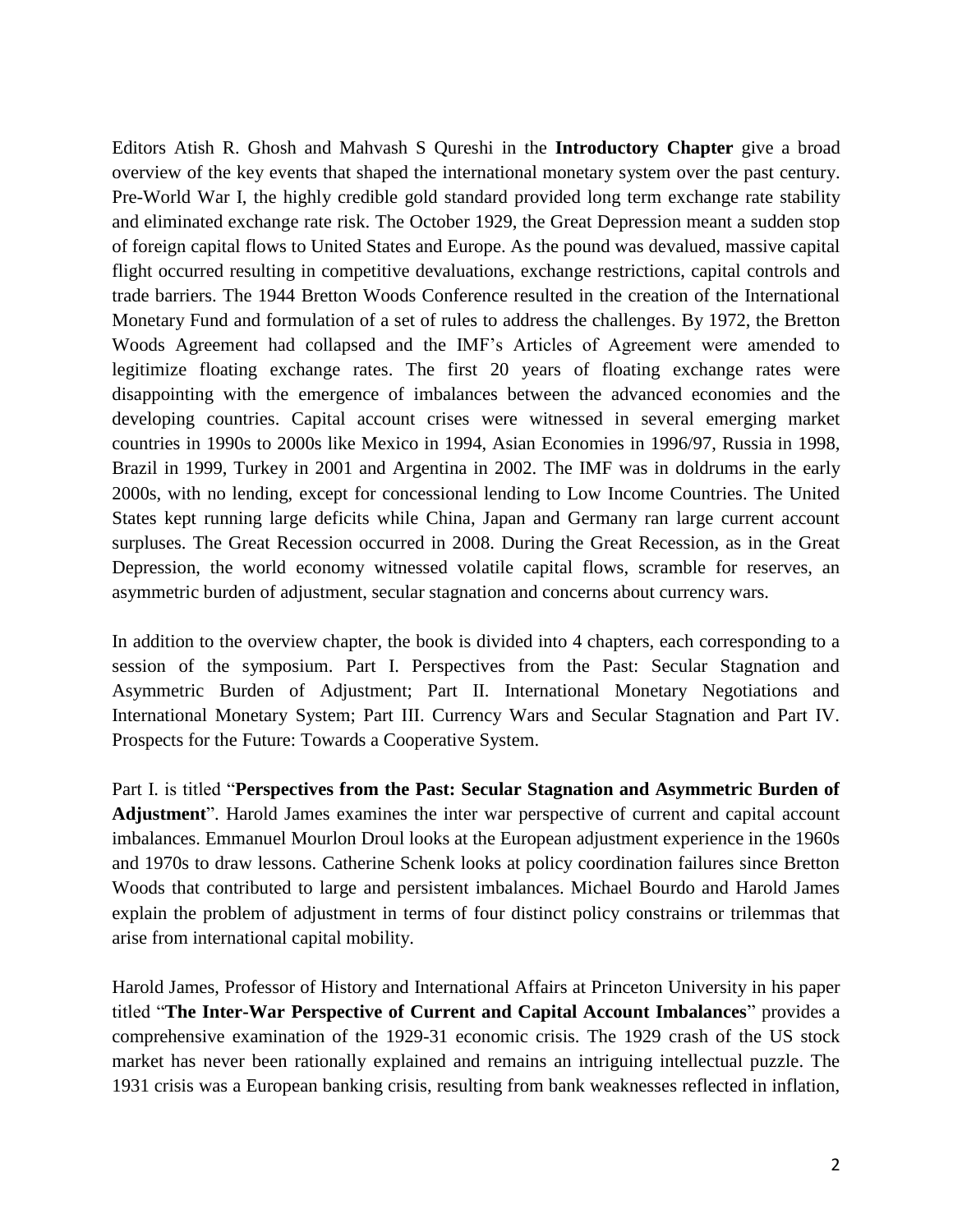hyper-inflation and destruction of bank balance sheets. The inter war experience was that in 1931, the United States was running a substantial current account surplus and Germany was running a substantial current account deficit, both saw large credit and property price booms. Germany also accumulated huge foreign currency based debts from Switzerland and the Netherlands. The Reichsbank as the lender of last resort, could not provide an adequate safety net once the banking crisis erupted involving not only Germany but Switzerland and the Netherlands as well. While the American Banking system had collapsed, Great Britain which was the most mature economy and the financial center of the world was stable. The Bank of England called the 2008 conditions as the worst financial crisis in human history. Several economists have argued that a savings glut reflected in the large Asian current account surpluses was at the root of the global financial crisis that erupted in 2007. Drawing parallels with the 2008 crisis, Harold James says that United States is playing the role of Great Britain a century earlier, while China looks like Imperial Germany with a quickly growing economy. The legacy of the last two financial crisis – 1907 and 1929-31- tragically resulted in World Wars.

Emmanuel Mourlon-Druol, Lecturer in the Adam Smith Business School, University of Glasgow in his paper titled "**The Economic Adjustment in Europe before the Euro**" says the idea of policy cooperation among EU member states had been a constant feature of discussions prior to the creation of the EEC in 1957. Economic convergence remained on the policy agenda through the 1970s. In 1974, the EEC felt that there can be no gradual attainment of Economic and Monetary Union unless the economic policies pursued by member states converge. The Franco-German efforts led to the creation of the European Monetary System in 1979 where most of the European countries linked their currencies to prevent large fluctuations relative to one another. Three countries – Great Britain, Ireland and Italy - made it clear that they may not be able to maintain their currencies within the new community exchange system as their economies were weaker than those of Germany and the Netherlands. The Treaty on European Union also known as Maastricht Treaty of 1992 focused exclusively on currency relations and overlooked many aspects of economic adjustment. The 2009 crisis and historical review throw up several failures in the euro area design. The most prominent among them are the independence of institutions like the European Central Bank and the legitimacy of the EU institutions.

Catherine R. Schenk, Professor of International Economic History at the University of Glasgow in her paper "**Coordination Failures during and after Bretton Woods**" deals with the elusive quest for exchange rate stability. The Bretton Woods conference created an elaborate set of formal rules to which a large number of countries adhered and placed the IMF as the platform for coordination. The IMF was a source of funds for members to overcome their short term imbalances without restricting their external economic relations. That said, the IMF placed the onus of adjustment on the deficit countries. The United States was the world's surplus creditor in 1946 but the inability of the IMF to bring pressure on the persistent surpluses of Japan and Germany led to the abandonment of the Bretton Woods system in 1971. Another asymmetry in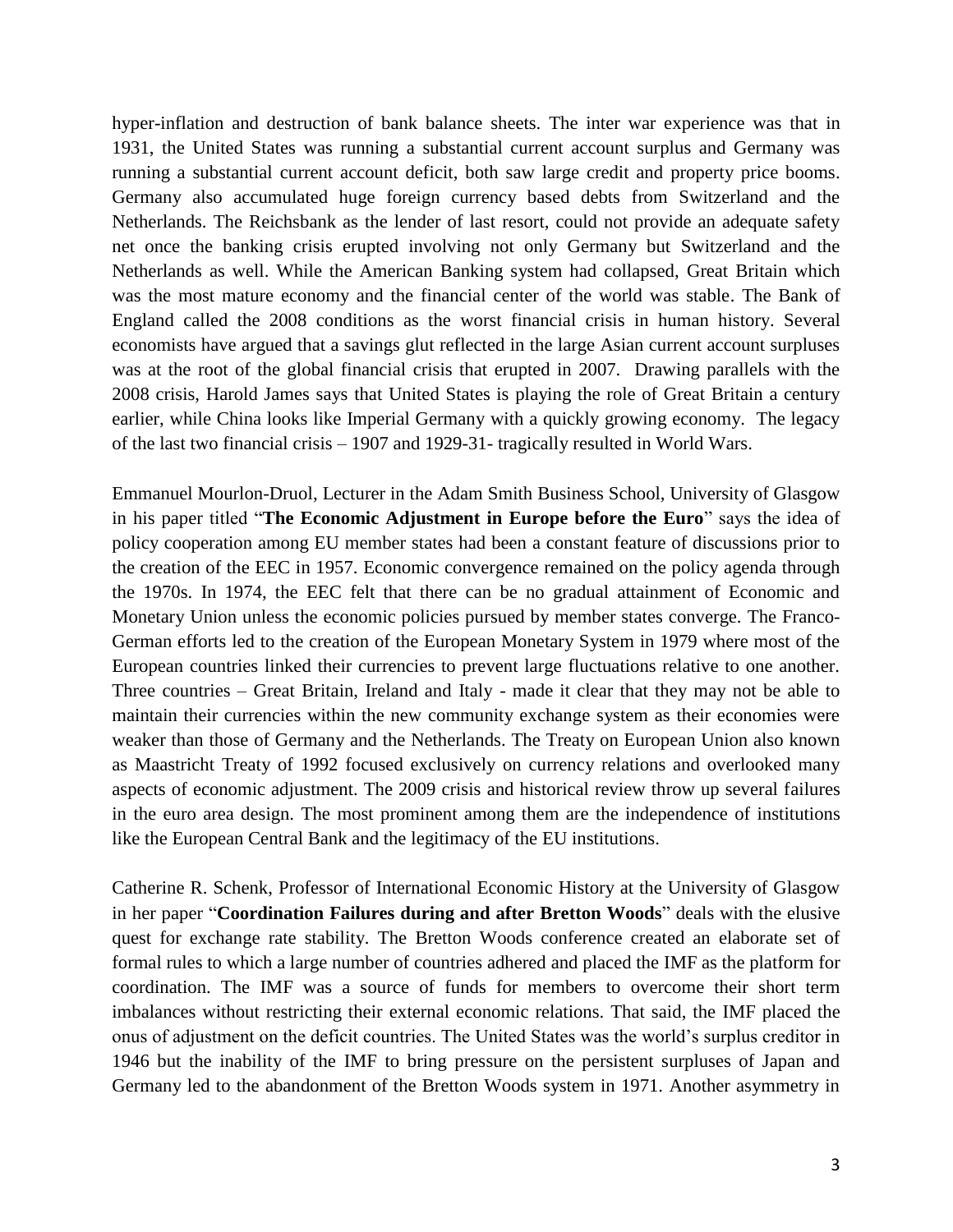the Bretton Woods system was the role of the US dollar in the global monetary system. The fundamental flaw in identifying a national currency as the main global currency conferred a poisoned privilege on the US dollar. The role of the dollar made the global economic system vulnerable to the national economic policy of the United States. The IMF played a marginal role in the devaluation of the European currencies in 1949, and the sterling devaluation in 1967. The centrality of the IMF as the pinnacle forum for policy coordination eroded in the 1960s as the interests of countries leading the reform diverged from the IMF's more inclusive structures. Thus were born the alternate groupings of inter-governmental cooperation - G-10 deputies, OECD working party, Committee of 20, G-5/ G-7, Interim Committee of the IMF and the Group of 24 on the International Monetary Affairs (G-24). However these bodies were not representative in character and were less successful than the IMF at evolving a global consensus for international monetary reform.

Michael Bordo Professor of Economics and Director of the Center for Monetary and Financial History at the Rutgers University and Harold James Professor of History and International Affairs at the Princeton University in their paper "**Capital Flows and International Order**" discuss the policy trilemmas that arise from capital flows. The first trilemma discussed is the incompatibility of capital flows with monetary policy autonomy and a fixed exchange rate. The second trilemma discussed is the incompatibility between financial stability and capital mobility. The third trilemma discussed is the strains between democratic politics, monetary policy and capital mobility. Finally the paper discusses the interaction of democracy with capital flows and international order. The authors cite the events of the 1997 East Asian crisis had its origins in financial liberalization when Thailand established the Bangkok International Banking Facility allowing a substantial number of domestic and foreign banks to operate an international banking business. These banks engaged in heavy foreign exchange borrowing, which they then used to expand credit domestically. A banking crisis resulted. The general lessons from the historical episodes is that liberalized financial systems weaken financing constraints, thereby providing more room for the buildup of financial imbalances.

Part II. "**International Monetary Negotiations and the International Monetary System**" discusses how the international monetary system continues to be shaped through international financial diplomacy. It has 3 Chapters – Chapter 6 Eric Helleiner debunks the myth that Bretton Woods was the brainchild of Keynes and White alone; although these men were the main protagonists there were delegates from 44 Nations represented at the conference; Chapter 7 by Benn Steil, deals with the efforts of the Emerging Market Economies trying to craft new institutions like the BRICS that will result in a less G-7 centric international monetary system; Chapter 8 by James Boughton, reiterates the central role the IMF has played and continues to play in the international monetary system.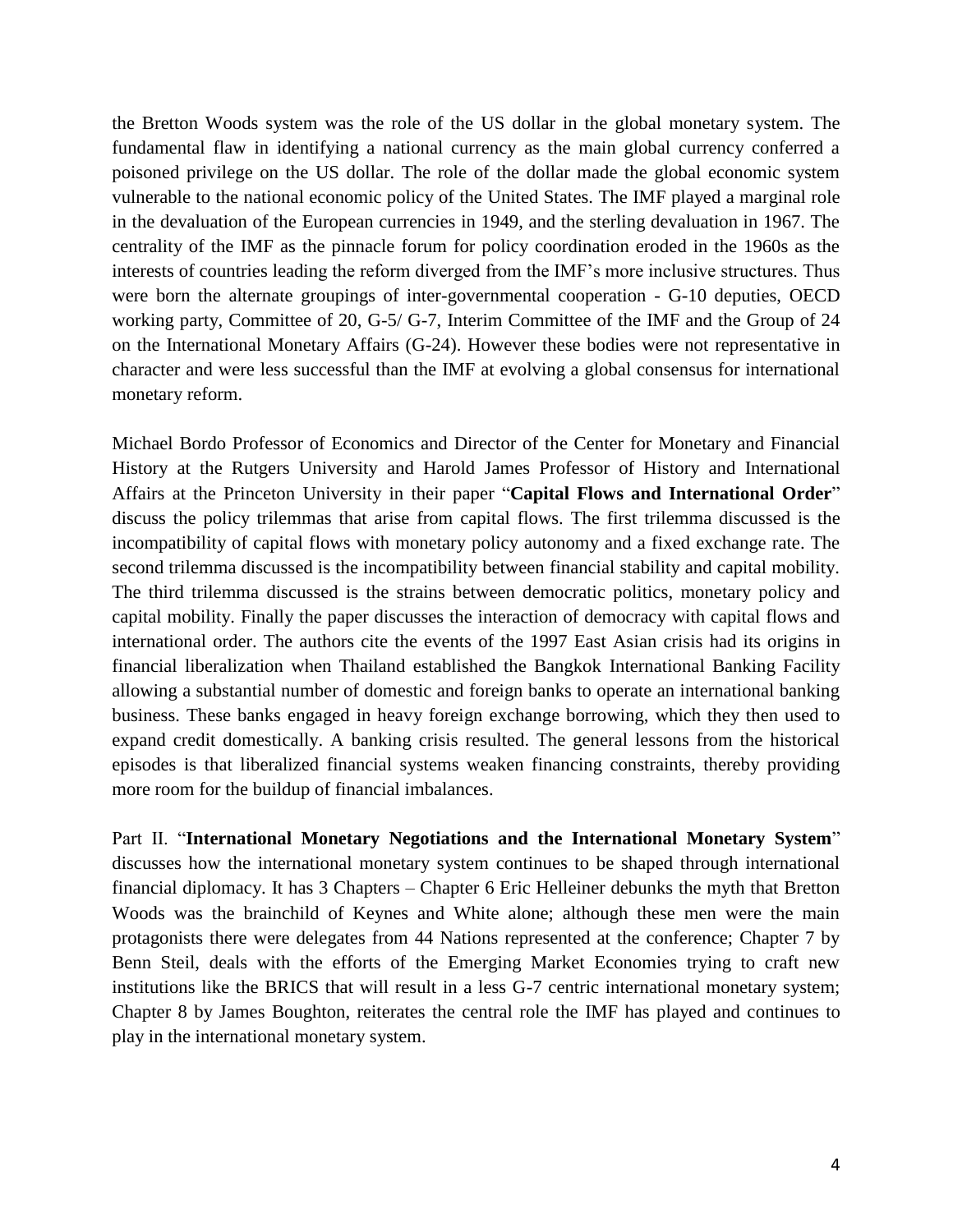Eric Helleiner the Faculty of Arts chair of International Political Economy at the University of Waterloo in his paper "**The Forgotten Foundations of Bretton Woods**" highlights India's deep engagement in the debates at Bretton Woods. India was a British colony at the time and was represented at the Bretton Woods Conference by a British run government of India. After the publication of the Anglo-American Joint Statement of 1944, the Government of India sent the document for comments to all provincial governments and chambers of commerce. Few other Governments involved in Bretton Woods negotiations engaged in this kind of consultation of public opinion in advance of the July conference. In addition to India – Brazil and China were also actively involved in the Bretton Woods discussions, which made it much more than an Anglo – American affair.

Benn Steil, the Senior Fellow and the Director of International Economics at the Council on Foreign Relations New York in his paper titled "**Hurling BRICS at the International Monetary System**" begins with Reserve Bank of India's Governor Raghuram Rajan's statement in January 2014 that international monetary cooperation has broken down amidst the taper tantrums. The Federal Reserve had agreed to provide temporary swap lines to large countries that were important to the US financial system: Brazil, Korea, Mexico and Singapore all of which could spread their problems to American markets. In 2014, the BRICS countries established a contingent reserve arrangement (CRA) which created the foundation for effective protection of their economies from a crisis in financial markets. The maximum borrowing permissible under the CRA is US \$ 5.4 billion. The CRA along with the Chiang Mai Initiative Multilateralization 2010 are efforts to establish monetary cooperation without the United States. That said, the US financial leadership is difficult to be substituted. Back-up from foreign exchange reserves and the IMF are essential for developing nations to cope with the vicissitudes of the dollar denominated global monetary and financial infrastructure.

James M. Boughton, the Senior Fellow at the Centre for International Governance Innovation and former Historian of the IMF is his paper titled "**The IMF Is – or Was? – the Keystone of the International Financial System**" says that in 1944 the IMF was built as the keystone of the international financial system. By 1990s the IMF was in an existential crisis, from which it has been trying to extricate itself since the millennium. The IMF has since adopted new Conditionality guidelines in 2002 and the new Surveillance guidelines in 2007. Boughton recommends 3 reforms that would take the system a long way in the right direction. Modernize the governance of the IMF so that the institution can look forward and overcome the inertia; Build on the revival of the SDR that began with the allocation of SDRs in 2009 and third establish a more rational balance between the IMF and other international institutions particularly the G-20, the WTO, the Financial Stability Board and regional agencies.

Part III. "**Currency Wars and Secular Stagnation – the New Normal?"** brings the discussion to the present day. In Chapter 9 Richard Cooper, proposes an indicator based approach to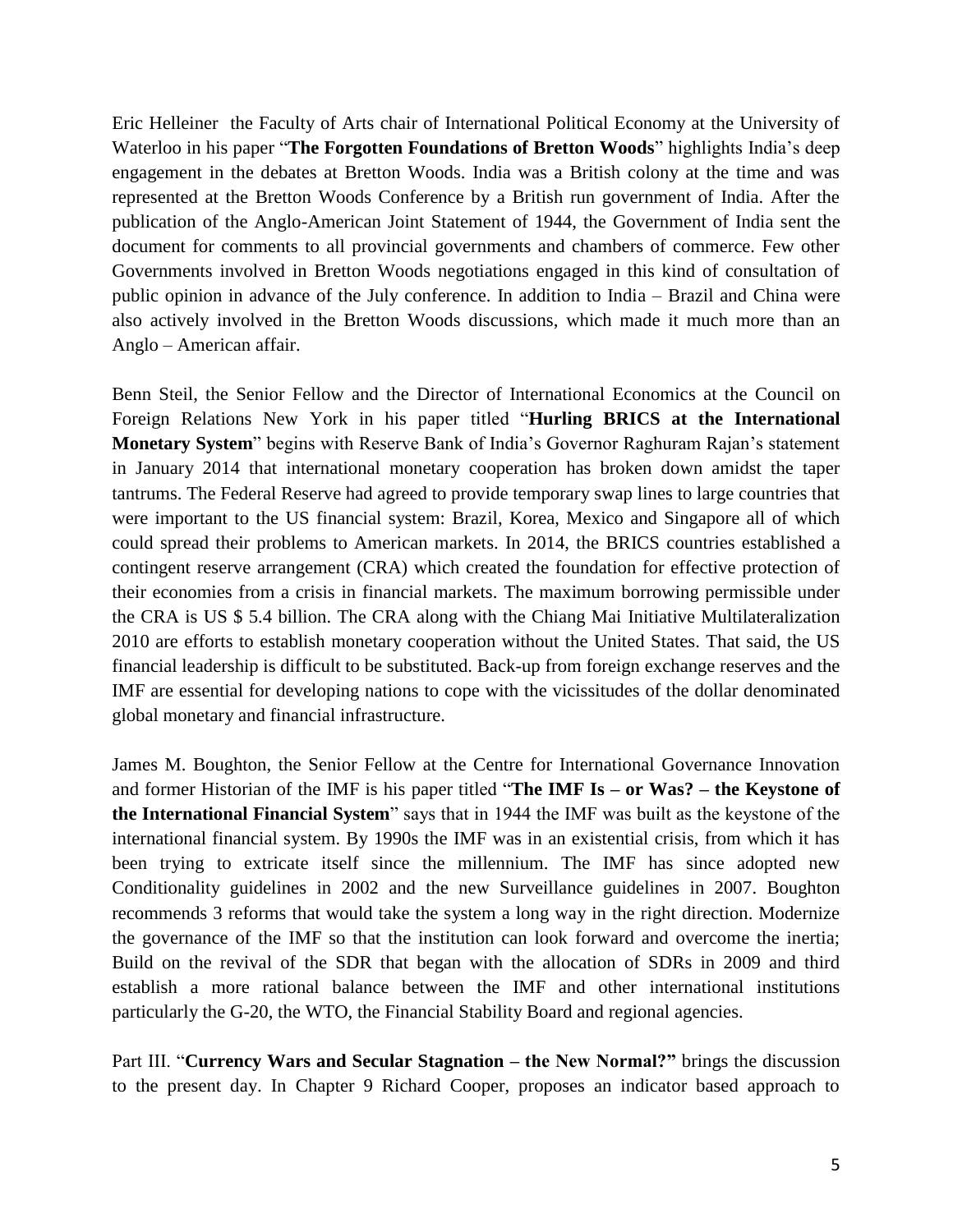discipline exchange rate policies, particularly for surplus countries that are typically not subject to market discipline. In Chapter 10 Robert McCauley looks at monetary spillovers and the possibility of national politics being at cross-purposes in globally integrated bond markets where assets are close substitutes. In Chapter 11 Edwin Truman assesses the issue of global liquidity and asks whether the IMF has sufficient resources to assist countries facing balance of payments difficulties.

Richard N. Cooper, the Professor of International Economics at Harvard University, in his paper titled "**Reform of the International Monetary System – A Modest Proposal**" says that the proposal is to issue SDRs at five year intervals equal to internationally agreed-upon national target levels of reserves and to enforce adjustment to these targets. This would accomplish three objectives with respect to the international monetary system. First it would introduce a meaningful and operational indicator for balance of payment adjustment in a world with a globalized capital market. Second it would introduce symmetry into the adjustment process, requiring countries with balance of payments surpluses to adjust along with those in deficits. Third it would provide incremental liquidity into the world market in the form of an internationally agreed unit in addition to national currencies.

Robert N. McCauley, Senior Advisor in the Monetary and Economics Department at the Bank for International Settlements (BIS) in his paper titled "**Global Bond Market Spillovers from Monetary Policy and Reserve Management**" says that unconventional monetary policy and reserve management involve purchases (and potentially sales) of bonds. High substitutability of bonds in private portfolios means that the total purchases by central banks have an impact on global bond yields and thereby on global financial conditions. At present, large bond purchases by the European Central Bank and the Bank of Japan may be countered to some extent by bond sales by major reserve holders resisting domestic currency depreciation. With the Federal Reserve signaling higher policy rates followed at some point by rundown of its holdings of bonds, policy frictions could arise in the global bond market.

Part IV presents a brief overview of the analytics of **International Policy Coordination** by Atish R. Ghosh and the proceedings of a panel discussion moderated by Olivier Blanchard on Prospects for the Future: Towards a More Cooperative System with Maurice Obstfeld the Economic Counsellor and Director Research at the IMF, Jose Anonio Ocampo Professor of Developmental Policy at Columbia University, Alexander K. Swoboda Professor of International Economics at the Graduate Institute of International and Developmental Studies Geneva and Paul Volker the Chairman of the Federal Reserve as participants. The participants discuss the many obstacles to successful international policy cooperation and recognize that political and practical difficulties remain in achieving greater coordination even as they seek to address them.

A thoroughly enjoyable read.